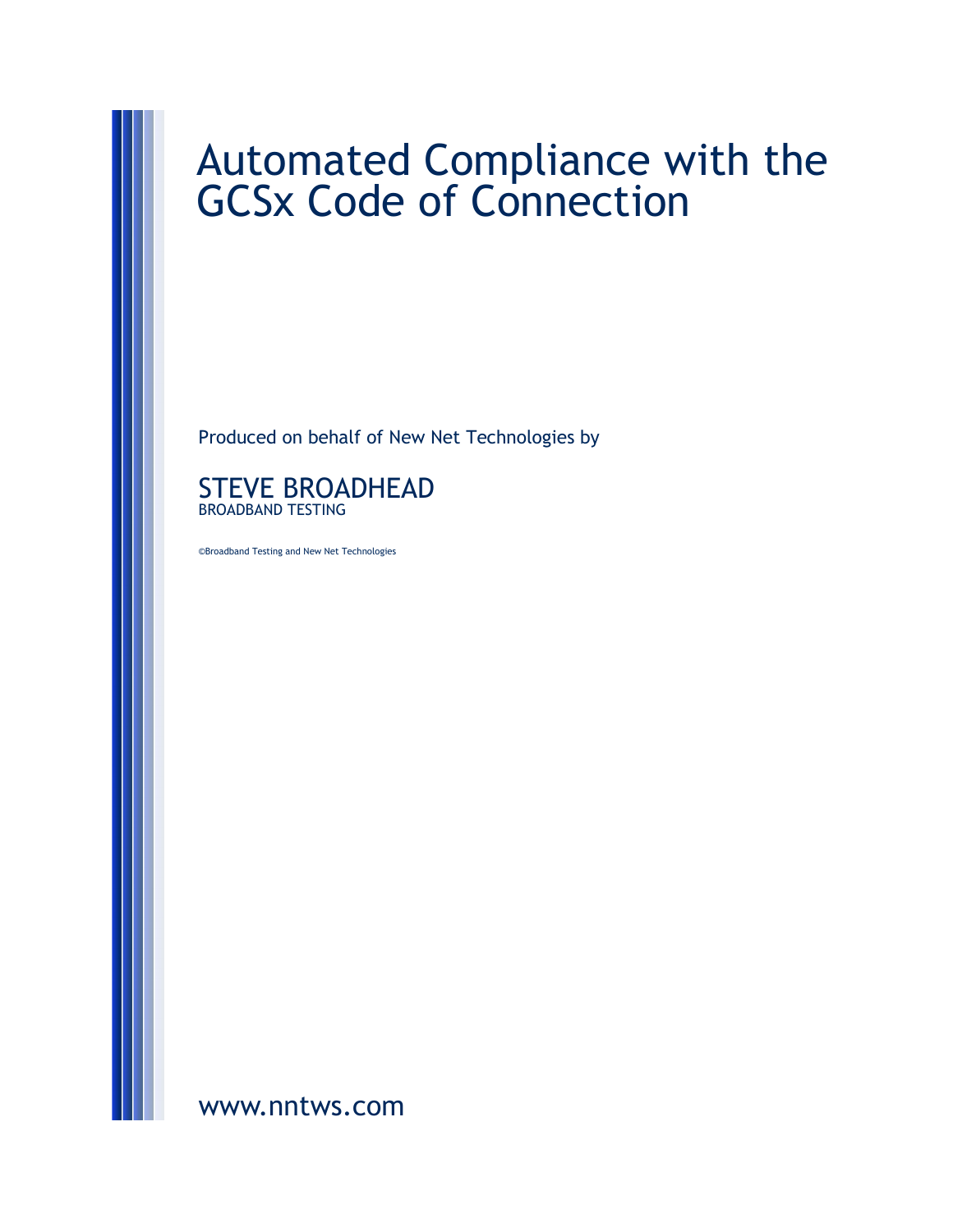

#### **The Government Connect Secure Extranet**

The UK Government's initiative to prescribe a security standard to any organization accessing the Government Connect Secure Extranet is a move designed to keep government organisations one step ahead of the inexorable increase in security threats. There have been too many high profile data thefts and losses by Government organizations, highlighting both the risk to, and the importance of, ICT Security and the governance of citizens' data.

The result is the Government Connect Secure Extranet (GCSx). HM Government has mandated the way in which public authorities and government departments can securely transfer data between each other.

So, for example, how does a local authority needing Housing Benefits data access the Department for Works and Pensions (DWP) database? Via the GCSx of course!

Similarly, Job Centre Plus communications with local authorities will only accept communications via the GCSx, and likewise, communications with the Police and the NHS will only be provided through this connection.

The concept is a "community of trust" and the GCSx is one of a number of secure Government extranets, including GSx (Government Secure Extranet), GSi (Government Secure Intranet) and GCJx (Criminal Justice Extranet).

So how does a district council access the GCSx? Via a secure connection, the security of which is governed by the Code of Connection, or 'CoCo'.

## **CoCo—The Code of Connection**

The Code of Connection takes into consideration how best to protect the "community of trust" taking into account all potential threats, including

- Attack from the GCSx itself
- Attack from the Internet
- Mobile data theft and loss
- Attack from the internal user

Code of Connection (CoCo) for the Government Secure Intranet (GSI) and GCSx, Memorandum Number 22. According to CESG Infosec Memorandum Number 22, protective monitoring has traditionally been the most underrated and least effectively used security measure.

*The concept is a "community of trust" and the GCSx is one of a number of secure Government extranets, including GSx, GSi and GCJx. See our Glossary of Terms at the end for details of these other networks*

"

"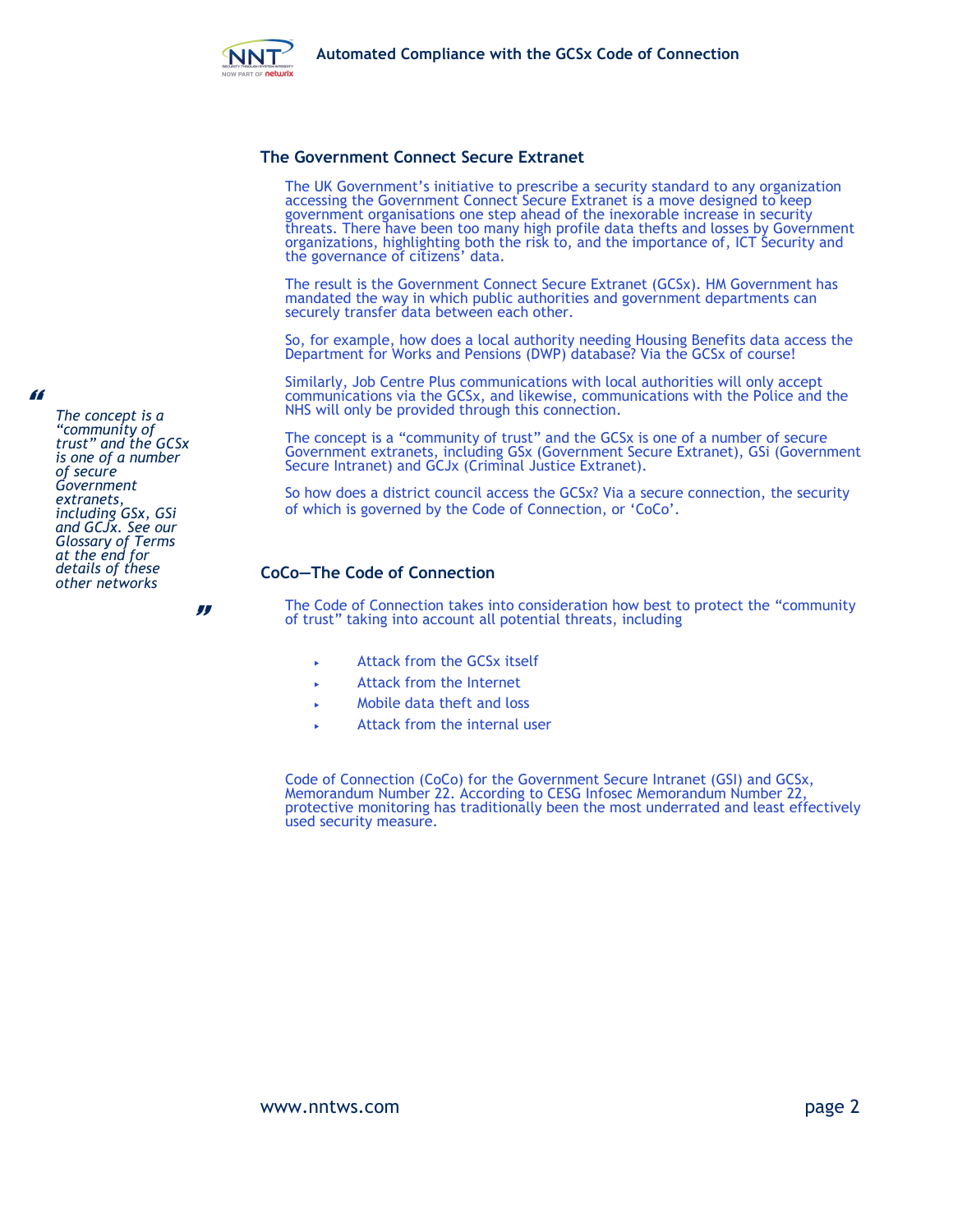

# **CoCo - The Details...**

The scope of the GCSx Code of Connection can be summarised as follows:

- Physical Security and Access Control, restrict and control access to the GCSx, including use of Firewalls, Intrusion Protection technology and with particular focus on Mobile/Remote Worker security
- Policies and Procedures, in particular Change Management Processes, approvals and documentation.
- Configuration 'hardening', to ensure that known threats and vulnerabilities are eliminated from all systems, with a zealous patch management process combined with anti-virus technology, regularly tested and verified as secure.
- Strong Monitoring for security incidents and events, with all event logs being retained for 6 months

# **Sound Familiar ?**

In fact, the scope of the standard is quite similar in respect of its approach and its measures to the PCI DSS (The Payment Card Industry Data Security Standard), which is another security standard all local authorities will now be familiar with.

The PCI DSS is concerned with the secure governance of Payment Card data, and any 'card merchant' i.e. an organisation handling payment card transactions, such as a District council collecting Council Tax, must comply with the details of the security standard.

Therefore it makes sense to consider measures for CoCo compliance in the context of PCI DSS, since the same technology that helps deliver CoCo compliance should be relevant for PCI DSS.

Or to put it another way – compliance with one will significantly assist compliance with the other.

*it makes sense to consider measures for CoCo compliance in the context of PCI DSS, since the same technology that helps deliver CoCo compliance should be relevant for PCI DSS*

"

"